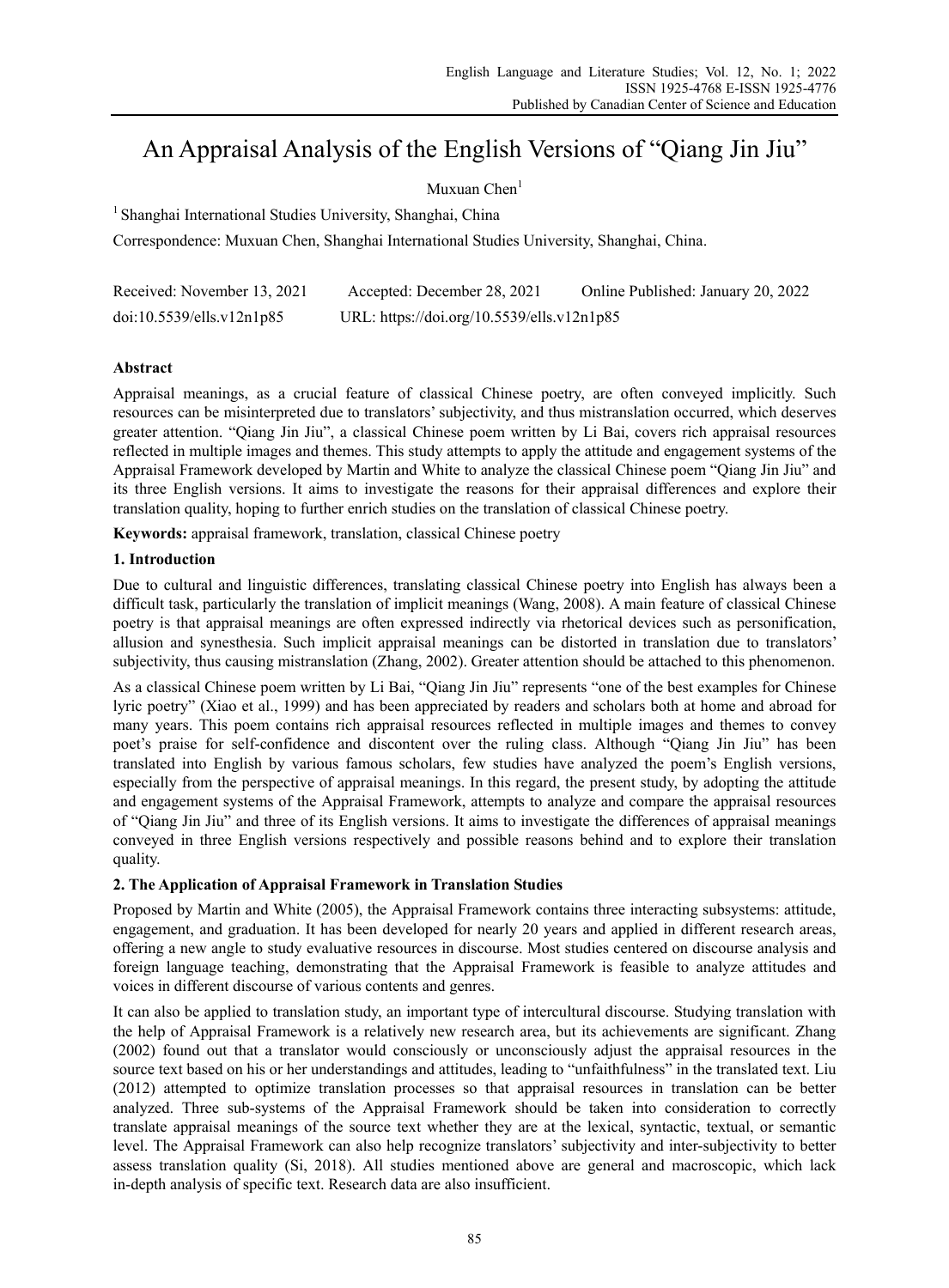With regards to further development, Munday (2018) compared the source text of the U.S. President Trump's inaugural address with its simultaneous interpretations and a written translation in Spanish based on Appraisal Framework, showing that translator's interpretation or sometimes intervention is of vital importance. The study proved that Appraisal Framework is useful to identify the power behind evaluative languages and how they can influence communication. Scholars have also adopted the Appraisal Framework to analyze both literary and non-literary texts and their translated versions. As to non-literary texts, researchers compared the attitudinal resources in news (Chen, 2007) and speeches (Munday, 2012, pp. 42−83; Chen, 2019) with their translations to explore both similarities and differences. Studies on literary texts such as novels (Xia & Li, 2009), autobiographical proses (Hao, 2013), and short stories (Yu, 2019) are increasing, especially comparative studies on poems and their English versions. In poem translation, the equivalence of source text and target text in appraisal meaning is crucial to evaluating translation quality (Yu & Qi, 2007). In addition, Chen and Wen (2016) conducted a comparative and statistical analysis of Bai Juyi's poems and its English versions translated by Levy, arguing that the translated versions contain different attitudinal resources with regards to the reader's readability. Zhang and Li (2016) stated that Appraisal Framework, relevant to stylistic and aesthetic features, can offer important criteria in evaluating the aesthetic values in both sources and translated poems.

Researchers have proved the possibility and significance of Appraisal Framework to study translation from a macroscopic level. More importantly, this framework can be employed to analyze source texts of various genres and their translated versions, thus further developing the criteria for evaluating translation quality and providing guidance for translation practices.

## **3. Studies on the English Versions of "Qiang Jin Jiu"**

There are various English versions of "Qiang Jin Jiu" and the translated ones from Xu Yuanchong, Sun Dayu, Arthur Waley and Stephen Owen are widely spread and appreciated. However, studies on this poem and its translated versions are not sufficient. Wang (2005) analyzed how translators transferred the beauty in images, emotions and rhythms of the poem into its English versions. Liao (2013) discussed the influence of translator's subjectivity on retranslation process, showcasing that retranslation is useful to convey meanings in "Qiang Jin Jiu" because different social and cultural backgrounds, as well as ethical values of a translator, will lead to different interpretations of the poem. Through investigating the "cultural untranslatability" in the poem "Qiang Jin Jiu", Wang (2013) argued that the principle of "cultural intimacy" should be applied.

Studies largely focus on the transfer of cultural meanings or aesthetic values and the influence of translator's subjectivity. Different research perspectives have been employed to study the English versions of the poetry, such as descriptive translation, reception and systemic functional linguistics, but few analyses have been conducted mainly with the Appraisal Framework. Therefore, this study can be a new attempt to explore the appraisal resources in a classical Chinese poem and it hopes to give reference to further translation studies on classical Chinese poetry.

## **4. The Appraisal Framework: A New Approach for Evaluating Meanings**

Martin and Rose (2007, p. 17) noted, "Appraisal is concerned with the attitudes negotiated in a text, the strength of the feelings involved and the ways in which values are sourced and readers aligned." Accordingly, Appraisal Framework can be categorized into three major domains: attitude, engagement and graduation.

As the primary system in Appraisal Framework, attitude is classified into three sub-systems: affect, judgement and appreciation. Affect deals with resources for construing positive or negative emotional reactions, involving un/happiness (e.g., *happiness* or *hate*), in/security (e.g., *trust* or *anxiety*), dis/satisfaction (e.g., *respect* or *displeasure*) and dis/inclination (e.g., *desire* or *fear*) (Martin & White, 2005, p. 45). Judgement is the assessment of people's behavior according to ethics, morality or other principles. It can be further divided into social esteem and social sanction (Martin & White, 2005, p. 52). Appreciation, evaluating the aesthetic quality of certain semiotic and natural phenomena, has three sub-categories: reaction (notability and likeability), composition (balance and complexity) and valuation (social significance) (Martin & White, 2005, p. 56).

The engagement system, dealing with sources of attitudes, includes monoglossia and heteroglossia. Martin and White (2005, p. 99) stated that monoglossia, with no reference to other voices and viewpoints, is generally regarded as a fact or bare assertion; heteroglossia provides dialogical alternatives either contracting or expanding the dialogic space.

## **5. Appraisal Analysis and Discussion**

## *5.1 Research Method*

Since "Qiang Jin Jiu" has been translated by many scholars, the expertise of its translators and the popularity of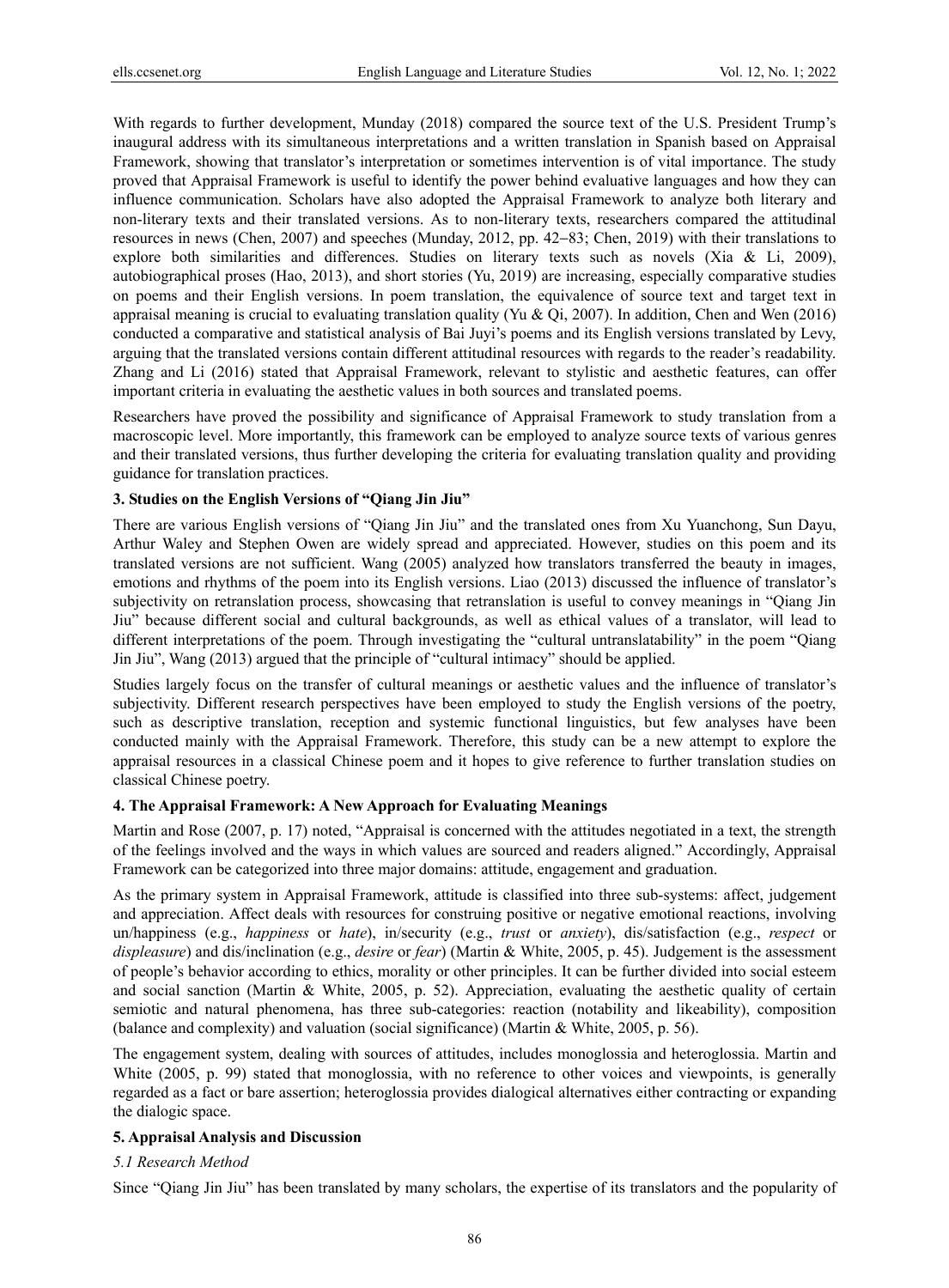each English version deserve consideration. After comparison, the English versions translated by Xu Yuanchong (2013), Arthur Waley (2019) and Stephen Owen (1981) are selected for further analysis.

This study adopts both quantitative and qualitative methods. Quantitative method is used to present frequencies and distributions of appraisal resources in both source and target texts. Specifically, all figures are put in tables manually with the help of Microsoft Excel. Qualitative method is applied to further identify and investigate appraisal resources in the classical Chinese poem "Qiang Jin Jiu" and its English versions based on Appraisal Framework. The source text of the poem and the three English versions are analyzed successively according to attitude and engagement systems since the number of graduation resources in the data is negligible. For the attitude system, the study also explores whether the appraisal resources are expressed directly or indirectly and whether they are positive or negative.

# *5.2 Appraisal Resources in "Qiang Jin Jiu"*

"Qiang Jin Jiu" was written by Li Bai, an influential poet from Tang Dynasty. The poet not only drank down his sorrow and expressed depression and contempt over the ruling class, but he also carried forward the spirit of seizing the day and the sense of self-confidence. In addition, this poem also tried to explore the secret of nature and life. Compared with the majestic Yellow River that runs permanently, an individual's life is short and insignificant. The appraisal meanings in this poem are mainly expressed via lexical choices and grammatical structure.

After calculation, the poem contains 32 appraisal resources, which are tagged and analyzed manually according to the Appraisal Framework. The following is an appraisal analysis of the source text from attitude and engagement systems.

#### 5.2.1 Attitude

No judgement resource is found in "Qiang Jin Jiu" because it mainly contains the poet's feelings and description of things rather than the evaluation of people's characters. As to effect, tokens of positive attitude outnumber those of the negative one, expressing the willingness to indulge in wine, forget all misfortunes and enjoy the pleasant time and the poet's high spirit, self-awareness and vigor. Table 1 presents all affect types and their percentages in the source text.

| Types            | Percentage | <i>Examples</i> |
|------------------|------------|-----------------|
| Un/happiness     | $9.4\%$    | 暮成雪, 乐, 愁       |
| Dis/inclination  | 15.6%      | 悲, 欢, 愿, 恣, 欢谑  |
| Dis/satisfaction | 6.3%       | 得意、钟鼓馔玉         |

Table 1. The percentage of different affect types in the source text

It is worth noticing that some of the attitudinal resources are expressed or invoked indirectly. For example:

# 1) 君不见, 高堂明镜悲白发, 朝如青丝暮成雪。

In line 1 which describes that the once silk-black hair has turned snow-white overnight, the poet adopted hyperbole to grieve over the transient life of an individual. Although this description does not directly showcase any emotion, readers can interpret the poet's deep sympathy for this unusual phenomenon after understanding the context: the whole life of an individual is nothing but a process from sunrise to sunset. Line 1 thus conveys the feeling of unhappiness.

2) 陈王昔时宴平乐,斗酒十千恣欢谑。

The verb "恣" (be free from constraint) in line 2 signifies the poet's desire for joy and laughter without directly employing adjunct to modify the action. Although the poet felt angry about the ruling class when he was exiled from the then capital Chang'an, he was inclined to indulge himself in wine to get rid of the sorrow. Therefore, line 2 implicitly expresses people's inclination.

3) 钟鼓馔玉不足贵,但愿长醉不复醒。

"钟鼓馔玉" (bell, drum and costly dishes) in line 3 implies the lavish lifestyle of the rich, who would prepare a sumptuous meal accompanied by a grand Chinese orchestra. Instead of rare dishes, getting drunk together with friends can make the poet more satisfied. The image here is an irony conveying the poet's dissatisfaction or even disdain about luxurious life in an implicit manner.

In terms of appreciation, most of the appraisal resources are implicitly expressed. Some of them are related to the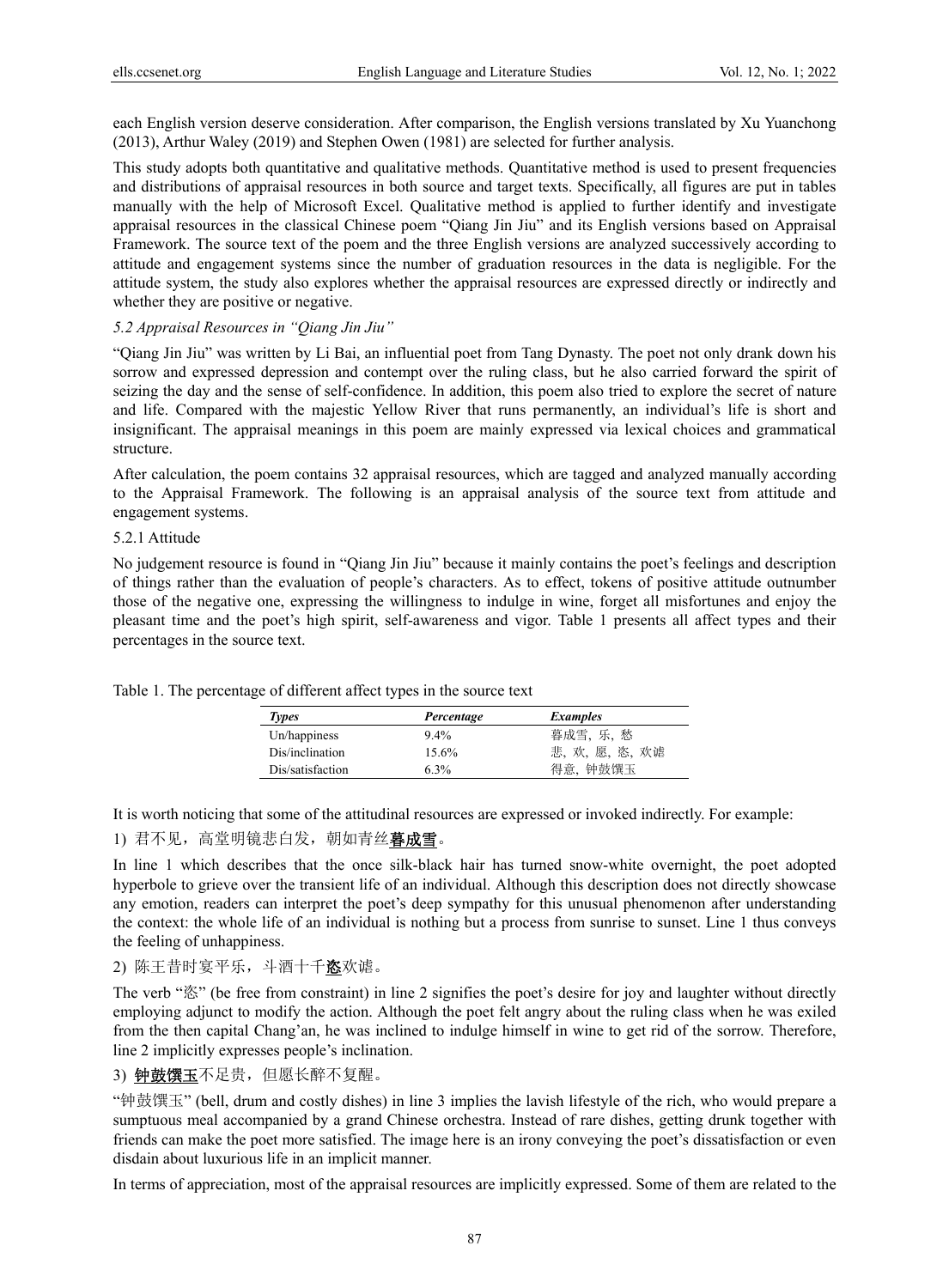perception or aesthetics of items, describing the Yellow River and a person's appearance; Others show the poet's evaluation of the value of things and actions. Table 2 shows all appreciation resources and their percentage in the source text.

Table 2. The percentage of appreciation in the source text

| <b>Types</b> | Percentage | examples                                                                            |
|--------------|------------|-------------------------------------------------------------------------------------|
|              | $1.9\%$    | 羊<br>兮<br>青丝<br>昆豊<br>ジ<br>$\mathcal{M}$<br>甲<br>ルハ目<br>ے<br>$\lambda$<br>- 14<br>— |

Both positive and negative appreciation resources are presented in this poem since the poet experienced a shift of feelings. The use of exaggeration can magnify a person's appreciation of natural scenery.

4) 君不见,黄河之水天上来,奔流到海不复回。

In line 4, "天上来" (come from the sky) is an imagination of the poet, who was awed by the great momentum of the rushing Yellow River. The poet's appreciation of the grand river is conveyed through vivid images instead of a plain description of running waters. Faced with the magnificent scenery, the poet realized the tininess of humans. Exaggeration is often used in classical Chinese poetry to express emotions and it is necessary to be reproduced in translation.

## 5.2.2 Engagement

Both monogloss and heterogloss are found in the source text of "Qiang Jin Jiu". The poet explicitly stated his assertions of natural or social phenomena in most cases while utilizing dialogic contraction and expansion to convey emotions. The following analysis focuses on heteroglossic resources since monogloss is easy to be identified and interpreted by readers. Table 3 shows all the heteroglossic types in the source texts, their percentages and examples.

| Table 3. The percentages of different heteroglossic types in the source text |
|------------------------------------------------------------------------------|
|------------------------------------------------------------------------------|

| <b>Types</b> |          |           | Percentage | <i>Examples</i>  |
|--------------|----------|-----------|------------|------------------|
| Contract     | disclaim | deny      | 21.9%      | 不(5), 莫(2)       |
|              |          | counter   | $6.3\%$    | 惟、但              |
| Expand       | proclaim | entertain | 21.9%      | 须(3), 将, 请, 与(2) |
|              |          | attribute | 3.1%       | 陈王               |

As to dialogic contraction, all are disclaim resources and most are deny resources, as the poet uses " $\bar{\gamma}$ " (no or not) for five times and "莫" (another word to express not) for twice in the source text, which can be seen as a prominent feature of the source text in terms of engagement. As to proclaim, entertain resources enjoy higher frequency, which are evidenced by the use of "须" (should), "请" (please) and "与" (together), because one of the main purposes of this poem is to invite friends to wine and hope they can bend ears to listen to the poet's opinions. Some words in this poem deserve special attention.

## 5) 钟鼓馔玉不足贵, 但愿长醉不复醒。

The Chinese word "但" in line 5 often means "but" in English in modern times, serving as a conjunction for countering expectation. But in most ancient Chinese poems ("Oiang Jin Jiu" included), "但" means "only", a continuative employed to adjust expectation. Therefore, although "但" belongs to "counter" resources, its function is not like the concessive conjunction "but".

Appraisal meanings in allusion should also be emphasized because they are easy to be neglected. For example:

6) 陈王昔时宴平乐,斗酒十千恣欢谑。

In line 6, "陈王" (Prince Chen), a cultural-loaded word, literally means Cao Zhi, a prince of the state of Cao Wei in the Three Kingdoms period. He once held a feast in Pingle Palace for noblemen to drink wine and enjoy themselves. The allusion here not only serves as an analogy with the poet's status but also reflects his disdain over hedonism and extravagance of the noblemen. Allusion is frequently used by Chinese poets to implicitly express emotional reactions or opinions towards certain behaviors or personal characters.

Above all, more than half of the attitudinal resources belong to affect, among which positive feelings such as satisfaction and confidence made up for nearly 60%. About 40% of appreciation resources describe aesthetic or perceptual aspects of items. As to the heteroglossic resources of engagement system, most of them belong to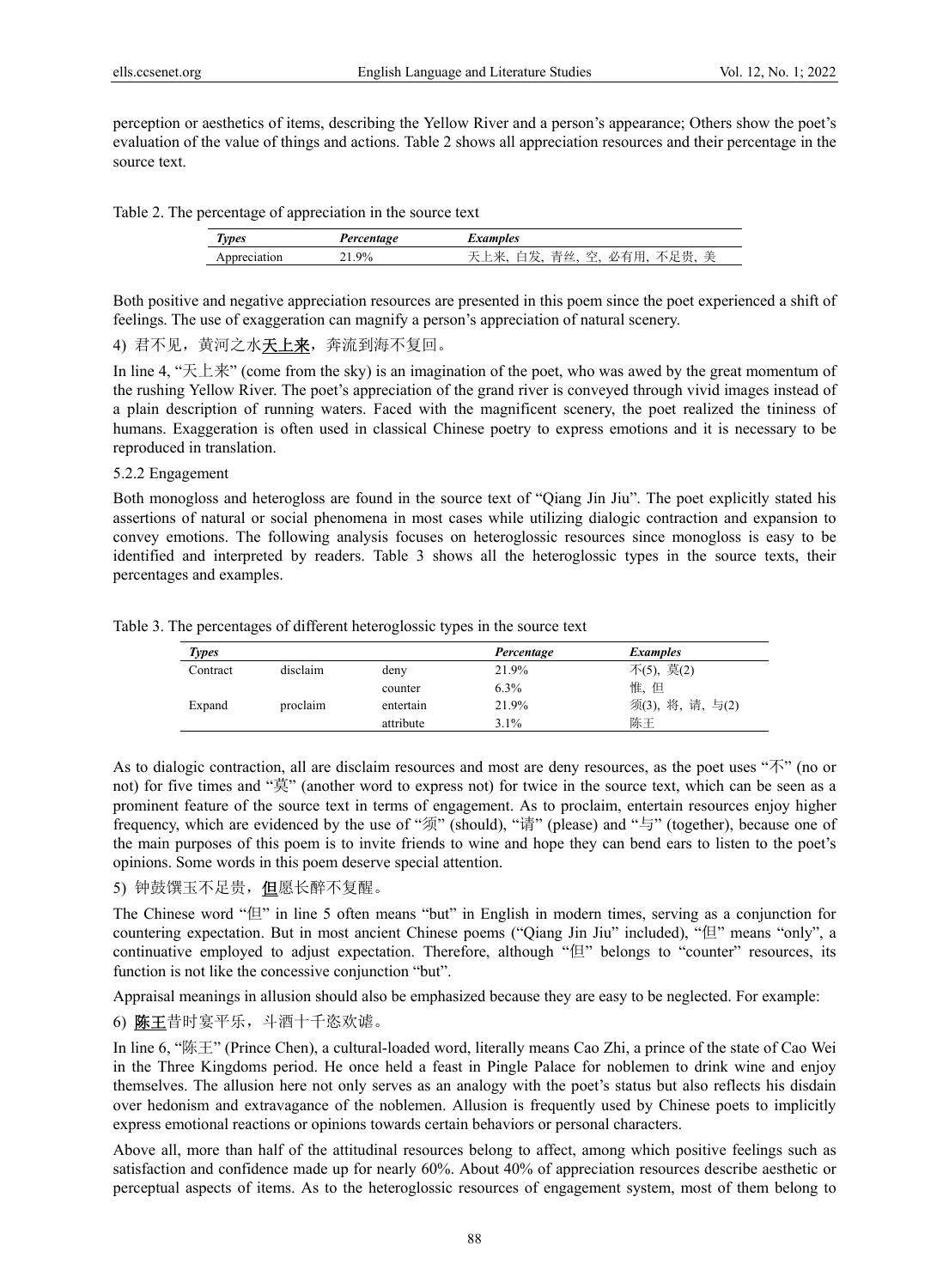contract and they are all disclaim resources to assert the poet's stances. Implicit meanings are reflected via culture-loaded words and rhetorical devices such as allusion and hyperbole.

*5.3 A Contrastive Analysis of Three English Versions from an Appraisal Perspective* 

After appraisal resources are collected and classified, the data reflects that Xu Yuanchong's version contains 28 appraisal resources, Stephen Owen's 26 and Arthur Waley's 24. The following part will be a contrastive analysis of "Qiang Jin Jiu" and the three English versions from attitude and engagement systems to investigate their appraisal meanings and the translation quality.

## 5.3.1 Attitude

Attitudinal resources are abundant in both the source text and its English versions. The similarities and differences are presented according to three subtypes of attitude system.

## 5.3.1.1 Affect and Judgement

It is worth noting that all three English versions contain judgement resources, which are not in line with the source text of "Qiang Jin Jiu" due to translators' understandings or intentions to explain or to rhyme. Table 4 shows the distribution differences of affect and judgement resources in the source text and its three English versions.

| Table 4. The distribution differences of affect and judgement in the source text and three English versions |  |  |  |
|-------------------------------------------------------------------------------------------------------------|--|--|--|
|                                                                                                             |  |  |  |

| Types     |                  | Source text | Xu's version | Owen's version | <i>Waley's version</i> |
|-----------|------------------|-------------|--------------|----------------|------------------------|
| Affect    | Un/happiness     | 9.4%        | 10.7%        | 19.2%          | 16.7%                  |
|           | Dis/satisfaction | 15.6%       | 14.3%        | 11.5%          | 16.7%                  |
|           | Dis/inclination  | 6.3%        | $10.7\%$     | $7.7\%$        | 8.3%                   |
| Judgement |                  |             |              | 3.8%           | 4.1%                   |

It can be inferred from Table 4 that three English versions are similar to the source text in terms of dis/inclination while the un/happiness and dis/satisfaction resources vary obviously. For more details, Table 5 shows the different correlations of affect resources in three English versions respectively. The translation will be labeled as "=" if the affect resource in the translated text belongs to the same type as the source one; if not, it will be labelled as "≠". If there is no corresponding translation of the affect resource in the English version, it will be labelled as "0" and if there is additional resource of the same type in the translated text, it will be labelled as "+".

| Source text | Xu's version     | Owen's version | <b>Waley's version</b> |
|-------------|------------------|----------------|------------------------|
| 暮成雪         | $\boldsymbol{0}$ | =              | =                      |
| 乐           | $^{+}$           |                | $\theta$               |
| 愁           | =                | =              |                        |
| 悲           | =                | $\neq$         | =                      |
| 欢           | $^{+}$           | $=$            | =                      |
| 愿           |                  |                |                        |
| 恣           | =                | $\theta$       | 0                      |
| 欢谑          |                  |                |                        |
| 得意          | =                | $=$            | $\theta$               |
| 钟鼓馔玉        |                  |                |                        |

Table 5. The correlation of affect resources between the source text and three English versions

Table 5 demonstrates that Owen's version, where there is only one omission and one different type of affect, is mostly equivalent to the source text while Xu's use of affect resources is different from the source text to a large extent. It is possible that he intended to clarify or maximize the feeling of joy implicitly conveyed by the poet. For example:

7) Kill a cow, cook a sheep and let us merry be;

And drink three hundred cupfuls of wine in high glee.

(Source text: 烹羊宰牛且为乐,会须一饮三百杯。)

The affect resource "乐" (be happy) is illustrated twice in line 7. "Glee" can achieve end rhyme with "be". In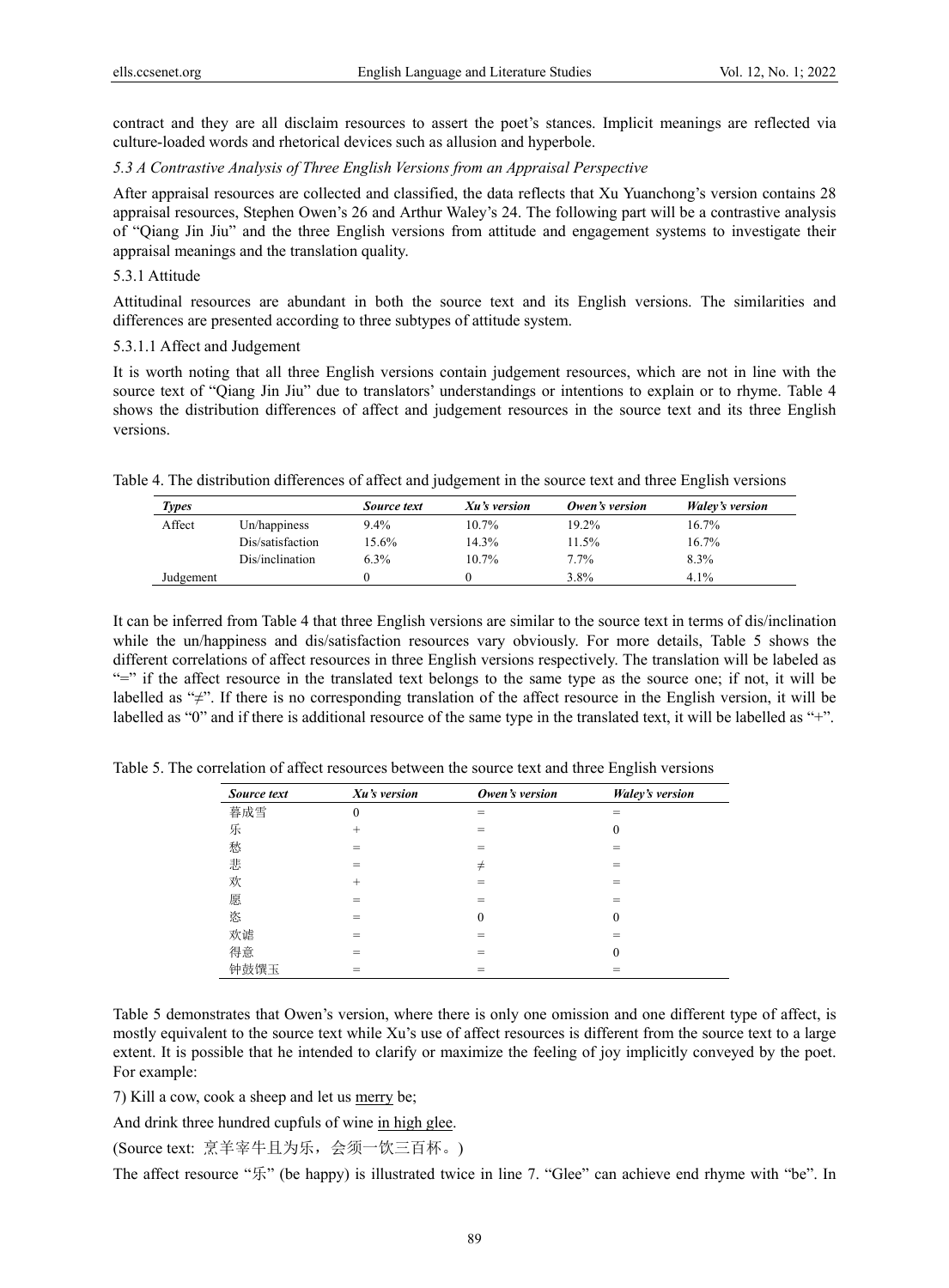addition, the word "merry" can convey the pleasant feeling alone, but the additional resource "glee" can make readers get a vivid impression of the poet's happiness of drinking wine with his friends so as to strengthen the poet's high spirit and pave the way for the exciting verses in the latter part of the poem.

In contrast, Waley omitted several resources for the sake of rhyme or simple and unified sentence structure. As a result, he integrated similar emotions into one meaning instead of translating every character directly. The following example can help illustrate Waley's translation strategies.

8) Snatch the joys of life as they come and use them to the full;

Do not leave the silver cup idly glinting at the moon.

(Source text: 人生得意须尽欢,莫使金樽空对月。)

In line 8, Waley assumed that "得意" (obtain satisfaction) and "欢" (joy) convey the same meaning, so he combined the two resources as one to avoid redundancy and to make rooms for rhyme ("full" and "moon"). However, such kind of omission has abandoned the sense of satisfaction and thus affected the equivalence of affect between Waley's version and the source text.

There are similarities among the three English versions in terms of affect resources. First, all three English versions have translated the negative feelings such as "愁" (sorrow) and "悲" (to grieve) appropriately despite different wordings. It is partly because the poet expressed his sadness explicitly, which can be easily identified, so the translators do not have to dig into the deep meanings. Second, every line of three translated texts contains a subject. Due to the differences in sentence structure between Chinese and English, the subjects of clauses in classical Chinese poetry are often omitted while in English, a subject should be clarified in every sentence. This translation strategy can help readers, who are unfamiliar with classical Chinese poetry, better understand the poem.

It should be noticed that judgment resources appear in three English versions, reflecting translator's subjectivity in interpreting the poem.

9) See at the mirror in the High Hall

Aged men bewailing white locks –

In the morning, threads of silk,

In the evening flakes of snow. (Translated by Arthur Waley)

(Source text: 君不见, 高堂明镜悲白发, 朝如青丝暮成雪。)

Here "aged", a judgement resource, shows people's sympathy towards the passing time, but there is no explicit description in the source text. The addition may be used to highlight the emotion of sorrow so readers can resonate with the fact that time is eternity while people are getting old with each passing day. The following is another example:

10) But real drinkers are more famous than sober sages. (Translated by Xu Yuanchong)

And only the greatest drinkers have a <u>fame</u> that lingers on! (Translated by Stephen Owen)

(Source text: 惟有饮者留其名。)

Both Xu and Owen added judgement resources to evaluate the fame of drinkers to clarify the poet's positive attitude towards drinkers. Since there are no corresponding judgement resources in the source text, the appraisal meanings are expressed differently in the above-translated versions.

5.3.1.2 Appreciation

For better analysis, Table 6 presents the distribution differences of appreciation resources in the source text and its three English versions.

Table 6. The distribution differences of appreciation in the source text and three English versions

| lypes       | Source text | version | version<br>Twen's | $W$ aley's<br>version |
|-------------|-------------|---------|-------------------|-----------------------|
| ppreciation | 9%          | $.9\%$  | $9\%$             | $20.8\%$              |

The table above indicates that Waley's version is closest to the source text in terms of appreciation resources. As for more details, Table 7 shows the different correlations of appreciation resources in three English versions respectively. The labelling standard is consistent with that of Table 5.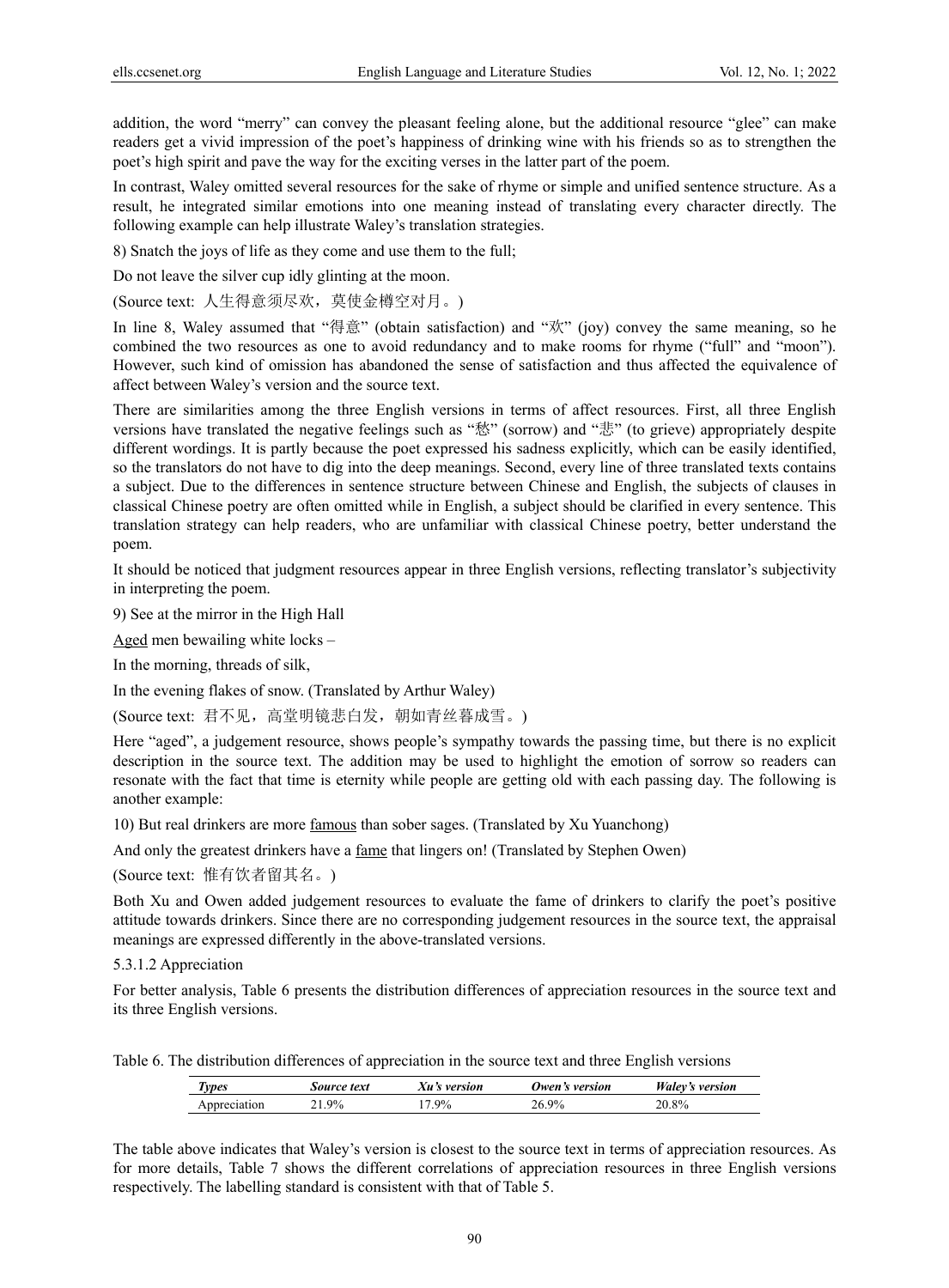| Source text | Xu's version | Owen's version | <b>Waley's version</b> |
|-------------|--------------|----------------|------------------------|
| 天上来         |              |                |                        |
| 白发          |              |                |                        |
| 青丝          |              |                |                        |
| 空           |              |                | 0                      |
| 必有用         |              |                |                        |
| 不足贵         |              |                | 0                      |
| 美           |              |                |                        |

Table 7. The correlation of appreciation resources between the source text and three English versions

The table above implies that Owen's version contains all appreciation resources in the source text and at the same time, the nonequivalence of appreciation resources is less apparent than that of affect resources. Certain translation strategies deserve greater attention. First, omission or alternation to different types of appraisal resources are more frequent in Xu's version, for example:

11) What difference will rare and costly dishes make?

(Source text: 钟鼓馔玉不足贵。)

Instead of directly translating "不足贵" into "be not precious", Xu posted a rhetorical question first and later provided an answer to indirectly convey the contempt of extravagant lifestyle. Therefore, the appraisal resource has transferred from attitude to engagement to invite readers to probe into the poet's deep feelings.

Second, in Waley's version, an appreciation resource was altered to an attitude one, as can be seen in the following example:

12) Snatch the joys of life as they come and use them to the full;

Do not leave the silver cup idly glinting at the moon.

(Source text: 人生得意须尽欢,莫使金樽空对月。)

" $\tilde{\mathcal{Z}}$ " (empty) in the source text literally describes the status of the cup. In line 12, the translator changed the static status into action with an adjunct "idly", giving people a sense of urgency to seize the pleasant time indirectly.

Third, additional appreciation resources can be seen in the versions of Waley and Owen. Waley added new appreciation resources such as "deep sea" to describe the destination of the Yellow River, while Owen utilized "lovely" to reflect the poet's fondness of wine.

Although appreciation resources are not as abundant as affect ones, it is still important to translate them into English to create an appropriate atmosphere to express self-confidence and discontent to the ruling class.

5.3.1.3 Explicitness and Polarity of Attitudes

To investigate whether the attitude resources are conveyed directly or indirectly and whether they are positive or negative, Tables 8 and 9 show the distributions of the attitudinal resources of the source text and the three English versions in terms of explicitness and polarity.

Table 8. The explicitness of the source text and the three English versions

| <i>Explicitness</i> | Source text | Xu's version | Owen's version | Waley's version |
|---------------------|-------------|--------------|----------------|-----------------|
| Explicit            | 47.1%       | 52.9%        | 55.5%          | 58.9%           |
| Implicit            | $52.9\%$    | 47.1%        | 44.5%          | 41 1%           |

Table 9. The polarity of the source text and the three English versions

| Attitude-polarity | Source text | Xu's version | Owen's version | Waley's version |
|-------------------|-------------|--------------|----------------|-----------------|
| positive attitude | 41.2%       | 41.2%        | 35.3%          | 23.5%           |
| negative attitude | 58.8%       | 58.8%        | $64.7\%$       | 76.5%           |

According to the data presented above, Xu's version is closest to the source text from these two aspects while Waley's version is the most different one since three translators employed translation strategies like omission, explanation, or amplification based on their subjectivity and interpretation of the poem. It should also be noted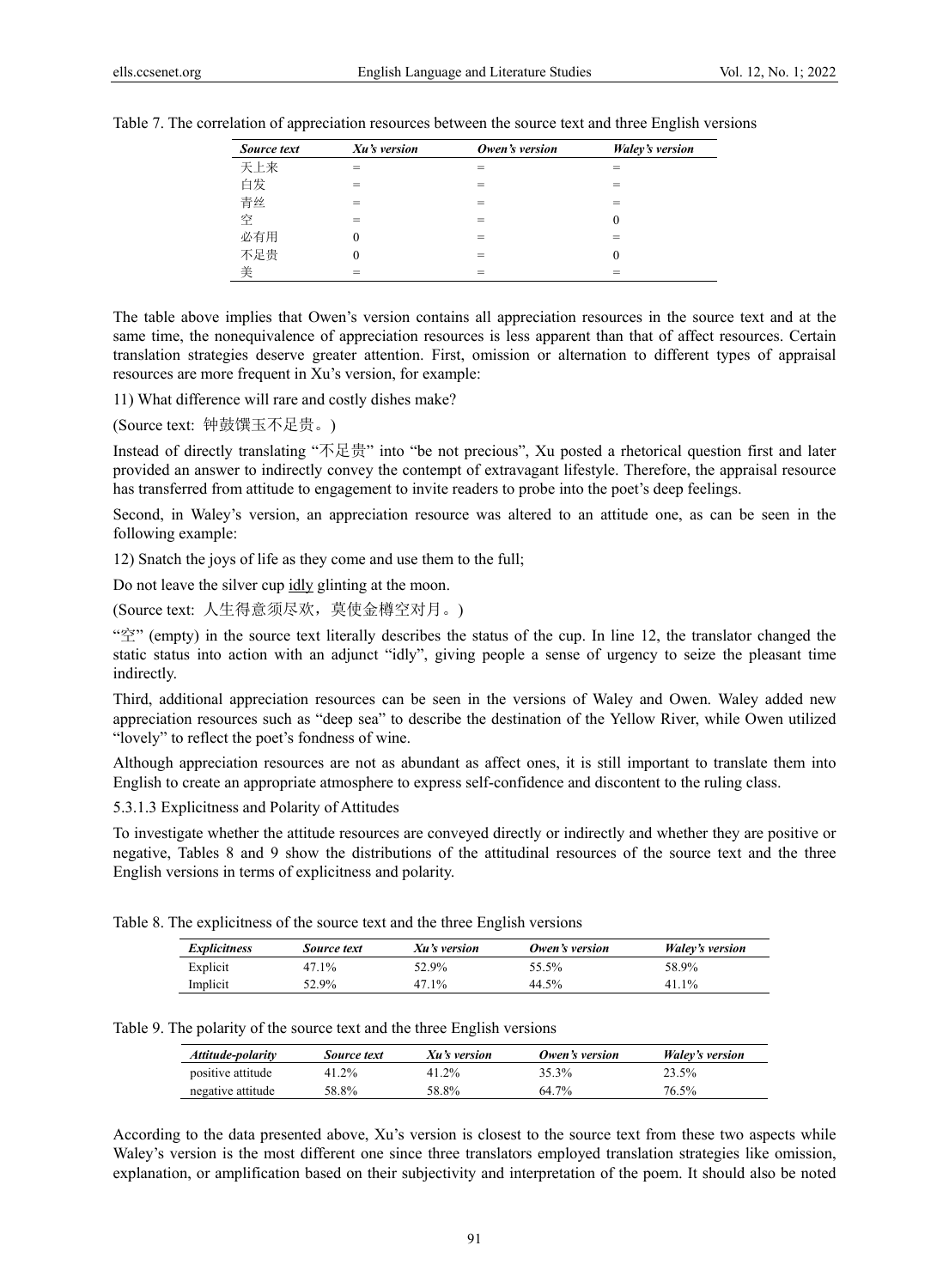that the source text tends to express attitudes more implicitly than the three English versions, partly because Chinese people tend to express emotions in a more implicit way and, in most cases, they would leverage cultural-loaded words or rhetorical devices to convey meanings.

## 5.3.2 Engagement

Regarding engagement resources, Table 10 presents all the types of heteroglossia and their percentages in the source text of "Qiang Jin Jiu" and its three English versions.

Table 10. The percentages of different heteroglossic types in the source text and the three English versions

| <i>Heteroglossic Types</i> |          |           | Source text | Xu's version | Owen's version | Waley's version |
|----------------------------|----------|-----------|-------------|--------------|----------------|-----------------|
| Contract                   | disclaim | deny      | 21.9%       | 25%          | $15.4\%$       | 16.7%           |
|                            |          | counter   | 6.3%        | $7.1\%$      | 3.8%           | 8.3%            |
| Expand                     | proclaim | entertain | 21.9%       | 28.6%        | 19.2%          | 16.7%           |
|                            |          | attribute | $3.1\%$     | $3.6\%$      | 3.8%           | 4.2%            |

As is mentioned above, the frequent use of disclaim resources is a prominent feature of the source text. According to the data, Xu's version uses a similar proportion of negatives and concessive words, whereas Owen's version contains the smallest proportion in this regard. It is partly because Owen saw into the meanings of the wordings and transferred the negative clauses into assertive ones, losing the effect of the dialogic contract.

In terms of proclaim resources, Waley's version is less consistent with the source text compared with the other two. The reason may be that he did not fully understand the intention of the poet. This poem can be regarded as an invitation to friends, so that the poet used a large proportion of entertain resources such as imperative sentences ("请君为我倾耳听", Please hear), modal auxiliaries ("须", should, may) and rhetorical devices (hyperbole, allusion). However, certain entertain resources are omitted in Waley's translation. In comparison, Xu's version contains a larger proportion of entertain resources than the source text. The reasons for it are multiple. Xu preferred to use rhetorical questions to invoke resonance among readers by changing several appreciation resources into proclaim ones, as can be seen in line 11. Xu also tried to add imperative clauses to make the poet's intention of inviting friends more explicit. In addition, interjections such as "O", "Oh" were utilized to attract readers' attention and encourage them to dig into the deep meaning.

Three English versions have delivered the attribute resources, but their strategies are slightly different. Owen and Waley translated "陈王" literally as "the Prince of Ch'en", a proper name not familiar to target readers. Instead of adopting literal translation, Xu paraphrased it as "the Prince of Poet" to reflect the implication in this allusion. The poet employed the culture-loaded word "陈王" to make an analogy, so there must be similarities between the two. To specify the prince character as a poetry-lover can illustrate the same hobby of the poet and the prince, strengthen the ironic effect, help readers better align with the poet's disappointment to the ruling class, and encourage them to know more about the connotation of allusion.

## **6. Findings and Discussion**

After analyzing and discussing the appraisal resources in "Qiang Jin Jiu" and its English versions, certain points should be highlighted.

First, the attitudinal resources are abundant in the poem and its three English versions, particularly the affect resources. Owen's version is closest to the source text concerning the type of affect while Xu's version is the most different one. As to appreciation, all the three translators, due to subjectivity, have used various translation strategies like omission, amplification, or alteration to different appraisals. In terms of the explicitness and polarity of attitudinal resources, Xu's version is almost equivalent to the source text, which tends to express attitudes more indirectly than all three English versions. It is worth noticing that Owen and Waley's versions present judgement resources. For engagement system, there is no English version that is particularly close to the source text, because translators tend to alter certain resources according to their understandings.

Second, reasons for the differences in attitude and heteroglossia include the translators' intention to rhyme, to use rhetorical devices, to specify the poet's intention, to create an emotional atmosphere, to uniformize the sentence structure of two lines, and to encourage readers to probe into deep meanings of the poem. The translators' subjectivity and lack of knowledge on Chinese culture also matter. All differences can be explained by the linguistic and cultural differences between China and English-speaking countries.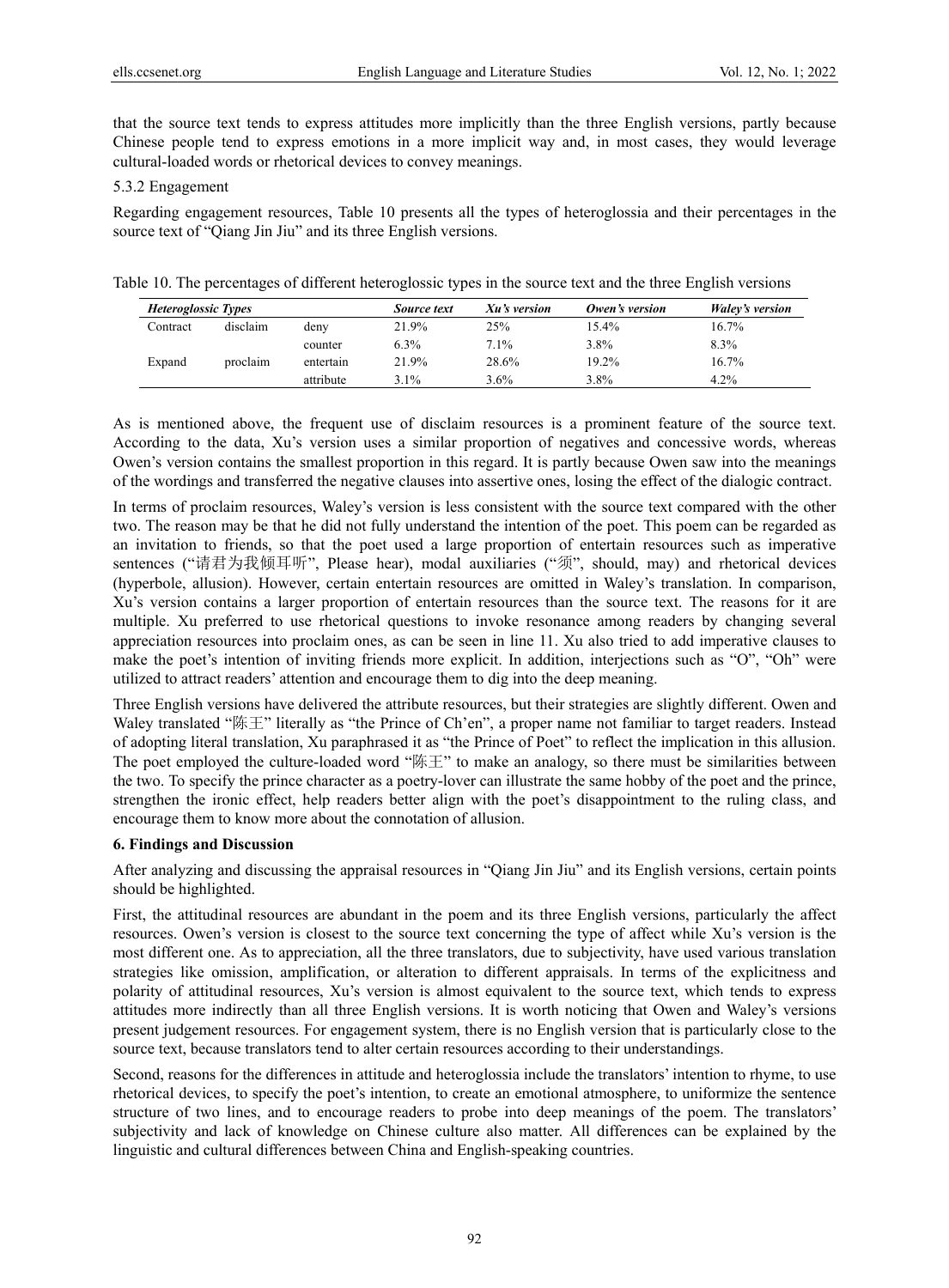#### **7. Conclusion**

Based on the Appraisal Framework, this study investigates the attitudinal and engagement resources of the source text and three English versions of "Qiang Jin Jiu". The reasons for their appraisal differences are also analyzed. Appraisal meanings, which are significant to illustrate themes and underlying meanings of the source poem, deserve the attention and research of translators. In this regard, Appraisal Framework provides an effective method to identify appraisal resources so as to understand emotions in the source text and minimize the influence of translator's subjectivity. However, it should be admitted that as the language in classical Chinese poetry is different from modern Chinese, intralingual translation plays an important role in getting the complete meaning of the poem and deviations are unavoidable. Different translators may also have diverse understandings of the attitudes or themes in "Qiang Jin Jiu", so the classification of appraisal resources is somehow subjective. Therefore, further research of the Appraisal Framework and detailed studies of the intralingual translation of Chinese classical poetry are necessary.

#### **References**

- Chen, M., & Wen, J. (2013). Study on the English Translations of Bai Juyi's Poems by Focusing on Attitude in Appraisal Theory. *Foreign Language Education*, *4*, 99−104.
- Chen, M. Y. (2007). An Appraisal Analysis of the Attitudinal Resources in News Discourse and the Translation. *Shanghai Journal of Translators*, *1*, 23−27.
- Chen, X. R. (2019). Translation Strategies Related to Appraisal Theory—An Example from Huawei's Annual Reports. *Shanghai Journal of Translators*, *6*, 41−68.
- Hao, J. J. (2013). The Explicitation of the Implicit Evaluational Meaning in *Six Chapters of a Floating Life* Translated by Lin Yutang. *Journal of Zhejiang International Studies University*, *2*, 56−63.
- Liao, J. W. (2013). *On the Rationality of Retranslation from Perspectives of Difference and Translators' Subjectivity—A Case Study of the Two English Versions of Invitation to Wine*. Master Dissertation, Jiangxi University of Finance and Economics.
- Liu, S. Z. (2012). A Model of Translation Process Within Appraisal Theory. *Shandong Foreign Language Teaching Journal*, *4*, 24−28.
- Martin, J. R., & Rose, D. (2007). *Working with Discourse: Meaning Beyond the Clause*. London: Continuum.
- Martin, J. R., & White, P. R. R. (2017). *The Language of Evaluation: Appraisal in English*. New York: Palgrave Macmillan.
- Munday, J. (2012). *Evaluation in Translation: Critical Points of Translator Decision-making*. Abingdon: Routledge. https://doi.org/10.4324/9780203117743
- Munday, J. (2018). A Model of Appraisal: Spanish Interpretations of President Trump's Inaugural Address. *Perspectives*, *2*, 180−195. https://doi.org/10.1080/0907676X.2017.1388415
- Owen, S. (1981). *The Great Age of Chinese Poetry: The High T'ang*. New Haven: Yale University Press.
- Si, X. Z. (2018). Appraisal Theory and Translation Studies. *Journal of Zhejiang International Studies University*, *5*, 87−95.
- Waley, A. (2019). *The Poet Li Po, A.D. 701*−*762*. Glasgow: Good Press.
- Wang, J. (2005). Comparative Translation Study on *Carouse Please* by Li Bai. *Journal of Hebei Polytechnic University*, *4*, 148−150.
- Wang, J. (2013). *Cultural Untranslatability in Tang Poetry Translation: A Comparative Study on the English, Spanish and German Versions of Carouse by Li Bai*. Master Dissertation, Xi'an International Studies University.
- Wang, X. L. (2008). Gadamer's Philosophical Hermeneutics Approach to the Difficulties Translating Chinese Classical Poetry. *Foreign Languages and Their Teaching*, *8*, 52−56.
- Xia, Y., & Li, D. F. (2009). Shifts of Appraisal Meaning and Character Depiction Effect in Translation—Comparing Two Versions of *Gone with the Wind*. *Foreign Languages and Their Teaching*, *7*, 44−47.
- Xiao, D. F. et al. (1999). *Dictionary for Appreciation of Tang Poetry*. Shanghai: Shanghai Lexicographical Publishing House.